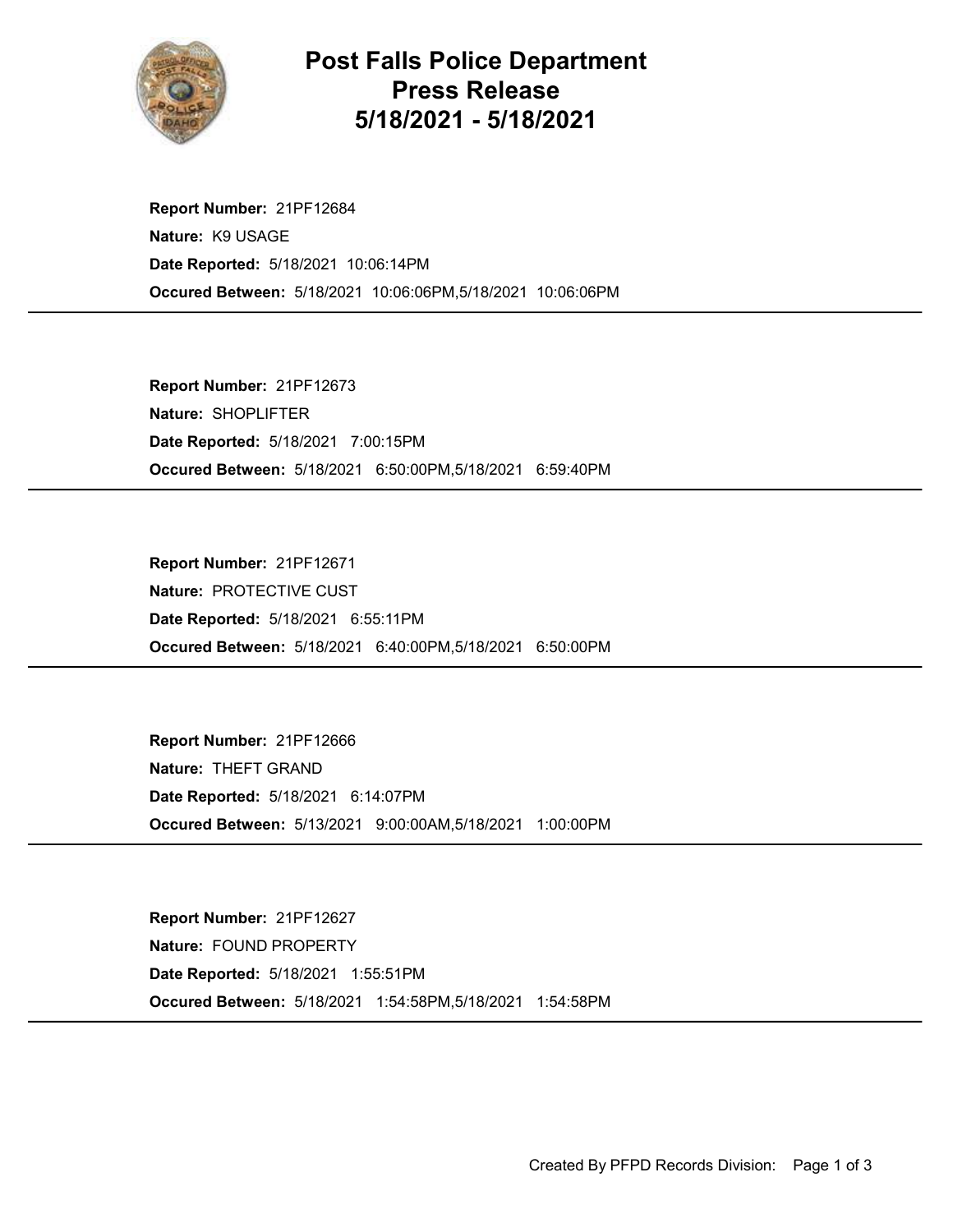Occured Between: 5/18/2021 1:33:38PM,5/18/2021 1:33:38PM Report Number: 21PF12624 Nature: DEAD BODY Date Reported: 5/18/2021 1:34:27PM

Occured Between: 5/18/2021 1:26:11PM,5/18/2021 1:26:11PM Report Number: 21PF12621 Nature: DOMESTIC DISPUT Date Reported: 5/18/2021 1:29:57PM

Occured Between: 5/18/2021 12:24:53PM,5/18/2021 12:24:53PM Report Number: 21PF12616 Nature: FOUND PROPERTY Date Reported: 5/18/2021 12:28:06PM

Occured Between: 10/1/2018 12:00:01AM,5/18/2021 10:35:59AM Report Number: 21PF12596 Nature: FRAUD Date Reported: 5/18/2021 10:37:42AM

Occured Between: 5/18/2021 10:30:33AM,5/18/2021 10:30:33AM Report Number: 21PF12591 Nature: MAL INJURY Date Reported: 5/18/2021 10:32:48AM

Occured Between: 4/18/2021 12:00:01AM,5/18/2021 9:45:30AM Report Number: 21PF12583 Nature: MAL INJURY Date Reported: 5/18/2021 9:47:09AM